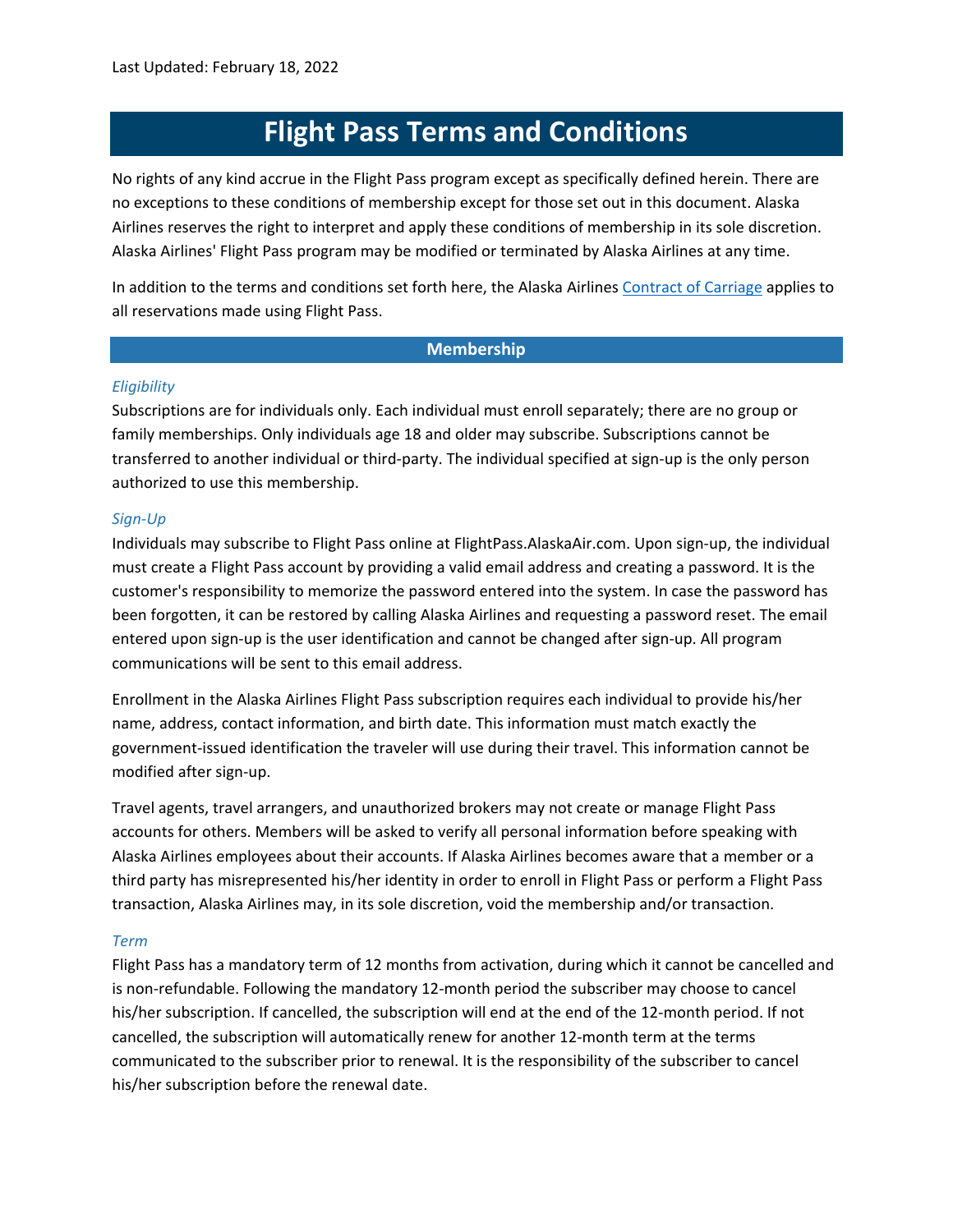During sign-up the subscriber may choose when to begin his/her membership: immediately or at the beginning of the next month. If the subscriber chooses to begin immediately, any credits deposited into that account may have a shorter validity period and must be used before the expiration date.

# **Fees**

# *Monthly Subscription Fees*

Monthly subscription fees will be stated at the time of purchase and sign-up. The price agreed upon at sign-up will remain unchanged for the duration of the membership term. The fees for new membership plans may change at any time and will apply to all new sign-ups from that point in time forward. Monthly fees may be subject to tax, collected by Alaska Airlines, and are non-refundable except in the specific circumstances described in these Terms. The price of the subscription varies according to the selections and personalization made by the subscriber.

# *Fares*

When redeeming a credit for roundtrip tickets, the subscriber must pay the fare associated with each flight. This fare will be displayed to the customer during the booking flow on the website. The majority of flights will have fares of \$0.01. Access to these \$0.01 fares is "included" in the subscription and displayed as such. Some "premium" flights will require fares of greater values. These flights will be identified as "premium" flights and the fare will be displayed to the subscriber during the booking flow of the website.

# *Taxes & Fees*

Subscribers are required to pay all mandated taxes and fees associated with each flight, regardless of the fare selected. These taxes include, but are not limited to: US Transportation Tax, US Domestic Flight Segment Tax, Passenger Facility Charge, Sep. 11<sup>th</sup> Security Fee.

# *Pricing Table*

The following table displays the full cost of a Flight Pass membership assuming only flights with Included fares are selected and that all credits are redeemed by the subscriber. The table reflects current pricing – if you purchased your Flight Pass subscription prior to the effective date of this table, your fees and costs may be different.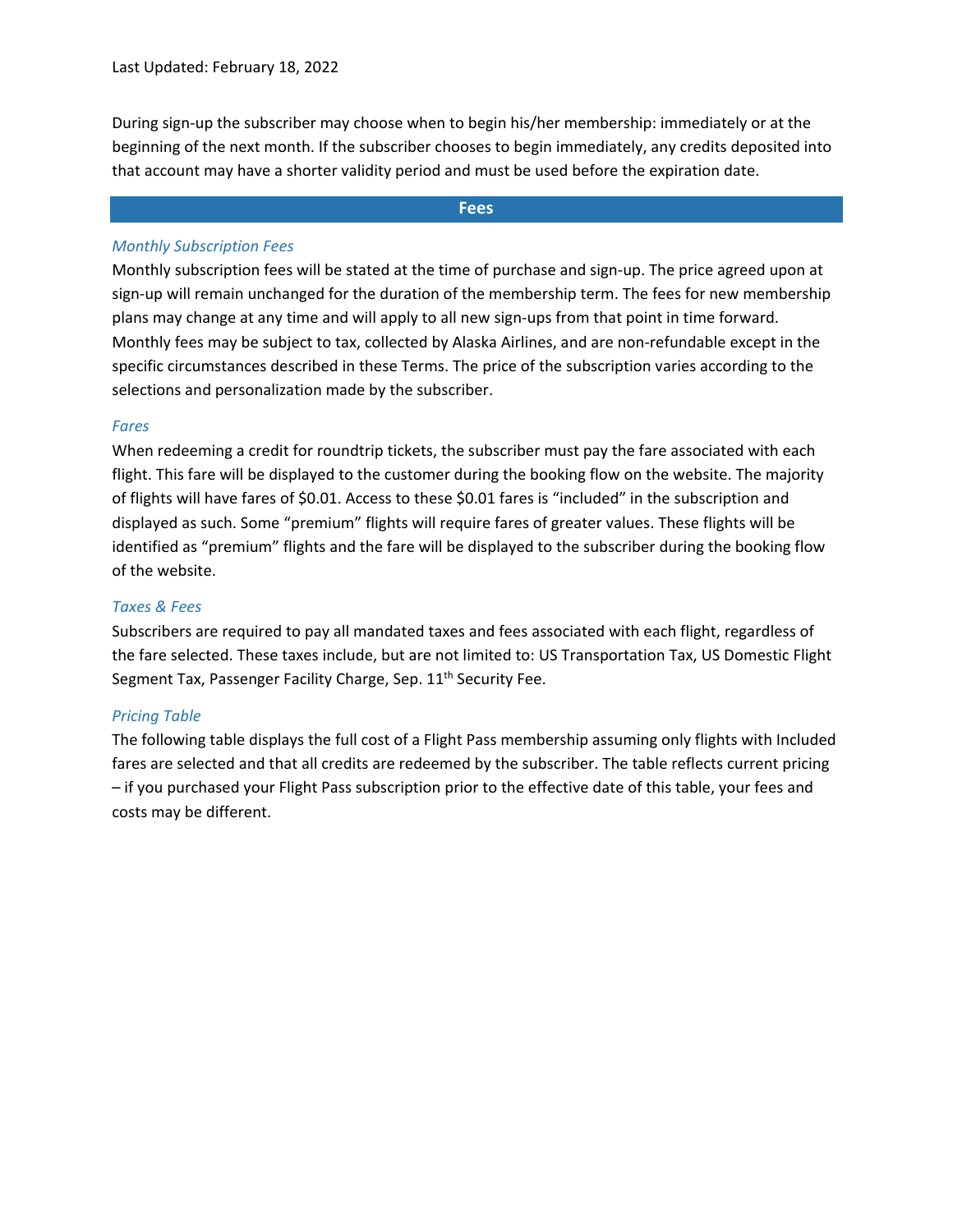# Last Updated: February 18, 2022

| *Valid as of February 11, 2022                                                          | <b>Flight Pass</b> |              |                | <b>Flight Pass Pro</b> |              |                |
|-----------------------------------------------------------------------------------------|--------------------|--------------|----------------|------------------------|--------------|----------------|
| <b>Monthly Subscription Fee</b><br>(inclusive of tax)                                   | \$49.00            | \$99.00      | \$189.00       | \$199.00               | \$399.00     | \$749.00       |
| Roundtrip Flight Credits Received per<br>Month                                          | 0.5                | $\mathbf{1}$ | $\overline{2}$ | 0.5                    | $\mathbf{1}$ | $\overline{2}$ |
| Subscription Cost per Trip                                                              | \$98.00            | \$99.00      | \$94.50        | \$398.00               | \$399.00     | \$374.50       |
| Total Roundtrip Flight Cost @ Booking<br>$2 \times (50.01$ fare + \$14.60 taxes & fees) | \$29.22            | \$29.22      | \$29.22        | \$29.22                | \$29.22      | \$29.22        |
| Total Cost per Trip                                                                     | \$127.22           | \$128.22     | \$123.72       | \$427.22               | \$428.22     | \$403.72       |
| Roundtrip Flight Credits Received per<br>Year                                           | 6                  | 12           | 24             | 6                      | 12           | 24             |
| <b>Total Cost per Year</b>                                                              | \$763.32           | \$1,538.64   | \$2,969.28     | \$2,563.32             | \$5,138.64   | \$9,689.28     |
| <b>Total Cost per Month</b>                                                             | \$63.61            | \$128.22     | \$247.44       | \$213.61               | \$428.22     | \$807.44       |

#### **Payment Process**

### *Monthly Payments*

By joining Flight Pass, the subscriber agrees to 12 monthly, automated payments at the stated price at sign-up. The subscriber specifies the credit card to be used for the monthly payments during the sign-up process. This credit card can be updated after sign-up by logging into the Flight Pass account and updating the credit card information on file. Subscriptions are automatically renewed each month during the subscription term and the credit card on file will be billed accordingly. It is the responsibility of the subscriber to ensure the subscription is renewed successfully each month. Renewals will be processed on the 1<sup>st</sup> of each month, regardless of when the original sign-up and payment was made.

If a monthly payment is not successful, the subscriber will be alerted. If after 4 automatic attempts a successful payment cannot be made, automatic attempts will cease and the subscriber will be required to update their credit card on file and request another attempt. Any outstanding balance due will be charged at billing, up to and including prior months' balances where payments were unsuccessful and unresolved.

# *Flight Reservations Payments*

The credit card used to pay for flight fares, taxes, and fees is specified during the booking checkout process. The subscriber must enter a valid credit card at booking and payment must be successful for a reservation to be created.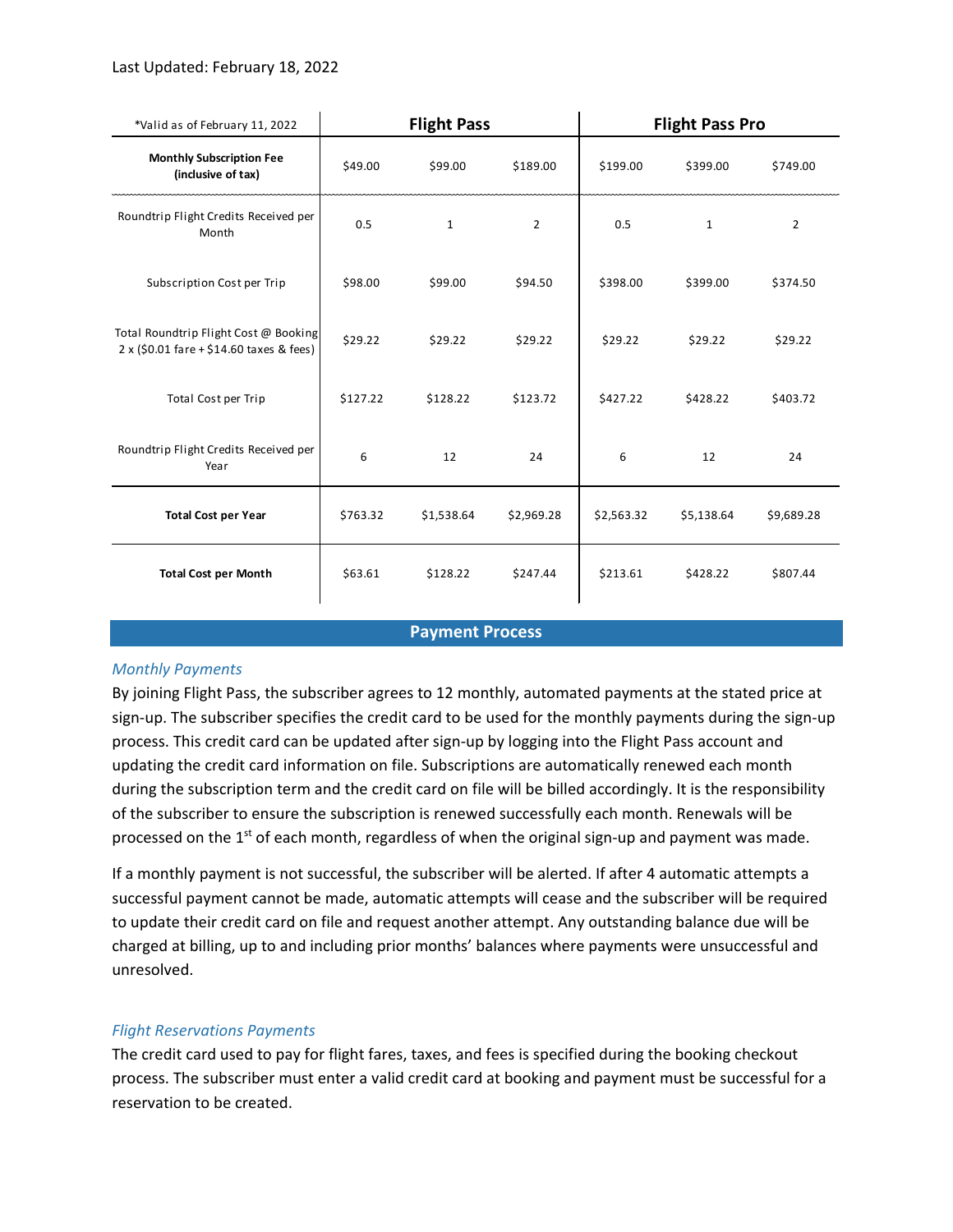### **Credits**

#### *Deposit*

Upon successful payment each month of the monthly membership fees, credits for roundtrip flights will be deposited into the subscriber's Flight Pass account. The number of such credits, and the frequency they are deposited into a user's account, vary according to the options chosen by the subscriber during initial sign-up.

During such time that successful payment cannot be made, credits will not be deposited into an account and redemption of credits for roundtrip tickets will not be available.

#### *Validity*

Credits are valid up to the indicated expiration date assigned to each credit. The expiration date for each credit is the date by which that credit must be redeemed to book a future ticket on Alaska Airlines; the expiration date is not the date by which a ticket must be flown. If a credit is redeemed and a reservation created, and that reservation is cancelled prior to the credit's expiration date, the credit is still valid and may be redeposited into the subscriber's account. The subscriber must call Alaska Airlines to process the flight cancellation and request credit redeposit. The redeposit process may take up to 48 hours to complete. The expiration date of the original credit applies to a redeposited credit.

#### *Forfeiture*

If a credit is not redeemed prior to the expiration date that credit is forfeit. Credits cannot be rolled-over to future periods. If a credit is redeemed prior to expiration, but the reservation created by that credit is later cancelled after the credit's expiration date, that credit is forfeit and cannot be redeposited into the subscriber's account.

# **Flights**

#### *Routes & Carriers*

Flight Pass credits can be redeemed for travel on nonstop Alaska Airlines flights within California and between California and Nevada or Arizona. Flights may be operated by Alaska Airlines, Horizon Air, or SkyWest Airlines. Only nonstop flights may be selected; no connections are permitted. Roundtrips must be between two airports; open jaw itineraries are not permitted. Flight Pass credits may not be redeemed for travel on other airlines, including partners, or on Alaska Airlines flights beyond the specified routes.

#### *Advanced Purchase Requirement*

The minimum advance purchase required is specified at program sign-up according to the options selected by the subscriber. Credits may be redeemed for flights between that advance purchase date and up to 90 days in the future. The outbound leg of a roundtrip flight must begin within 90 days of booking. The return leg of a roundtrip flight may be booked up to 104 days from booking.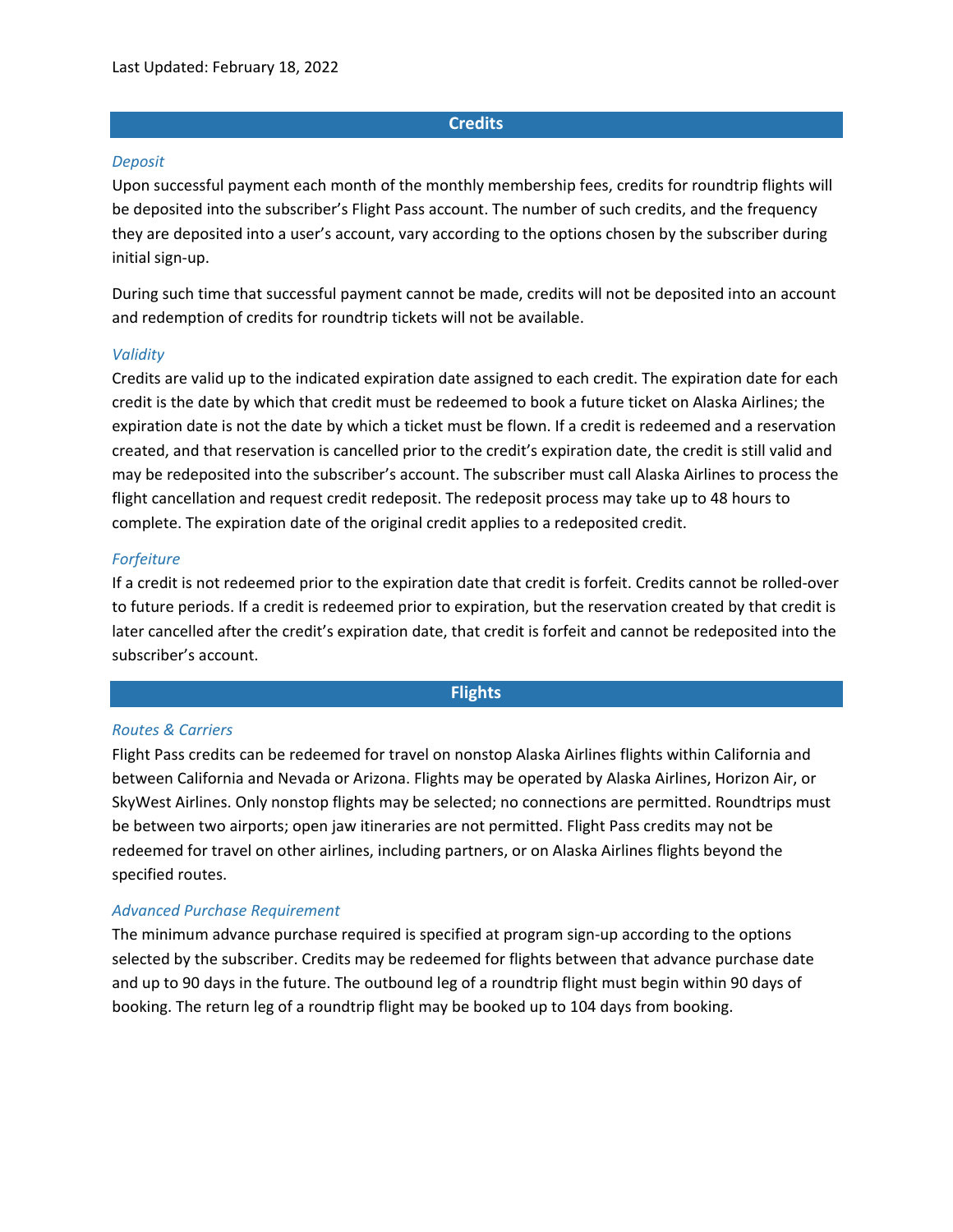# **Reservations**

# *Booking*

Subscribers redeem credits and create reservations by using the Flight Pass website. After logging into their account and searching for the desired roundtrip flights, the subscriber selects their desired flights, agrees to pay any associated fares, taxes, and fees for those flights, and enters billing information. Upon successful payment a reservation is created. In case of any error regarding the flight payment, the reservation will be placed in "HOLD" status, and the customer must contact Alaska Airlines to complete the transaction.

Reservations cannot be made within 2 hours of a flight's departure. All advance purchase rules of the selected subscription plan apply. In the case of misuse of subscription, Alaska Airlines reserves the right to cancel reservations made by the offending subscription.

# *Passenger*

The reservation is created for the passenger specified at initial program sign-up. No name changes or transfers are allowed.

# *Changes*

Guest-initiated changes to reservations are permitted according to the terms laid out in this document. All changes to an itinerary must be made by calling Alaska Airlines.

Changes to flights with the same routings and with the same classes of service available are allowed. The new flights must be within 90 days of the original booking date/credit redemption date and must also meet the AP requirements of the subscription. Changes to flights with new routings or to flights with the same routing but with different classes of service available are also permitted. For these changes the guest must pay any difference in fare and any excess ticket value will be returned to the guest as an eWallet credit. EWallet credits are separate from the Flight Pass program and cannot be used to book future Flight Pass reservations or pay monthly Flight Pass fees. The new flights must be within 90 days of the original booking date/credit redemption date and must also meet the AP requirements of the subscription.

# *Cancellations*

Guest-initiated cancellation of Flight Pass reservations are permitted according to the terms in this document. Reservations may be cancelled online at www.AlaskaAir.com or by calling Alaska Airlines. When permitted, redeposit of Flight Pass credits can only done by calling Alaska Airlines.

If the date of the cancel request occurs within the validity period of the credit that was redeemed to create the booking, the reservation may be cancelled and the Flight Pass credit may be redeposited into the subscriber's account. Requests for credit redeposit must be made by calling Alaska Airlines. The redeposited credit will have the same terms and expiration as the original credit. The redeposit process may take up to 72 hours to complete. The ticket value of the cancelled reservation will be returned to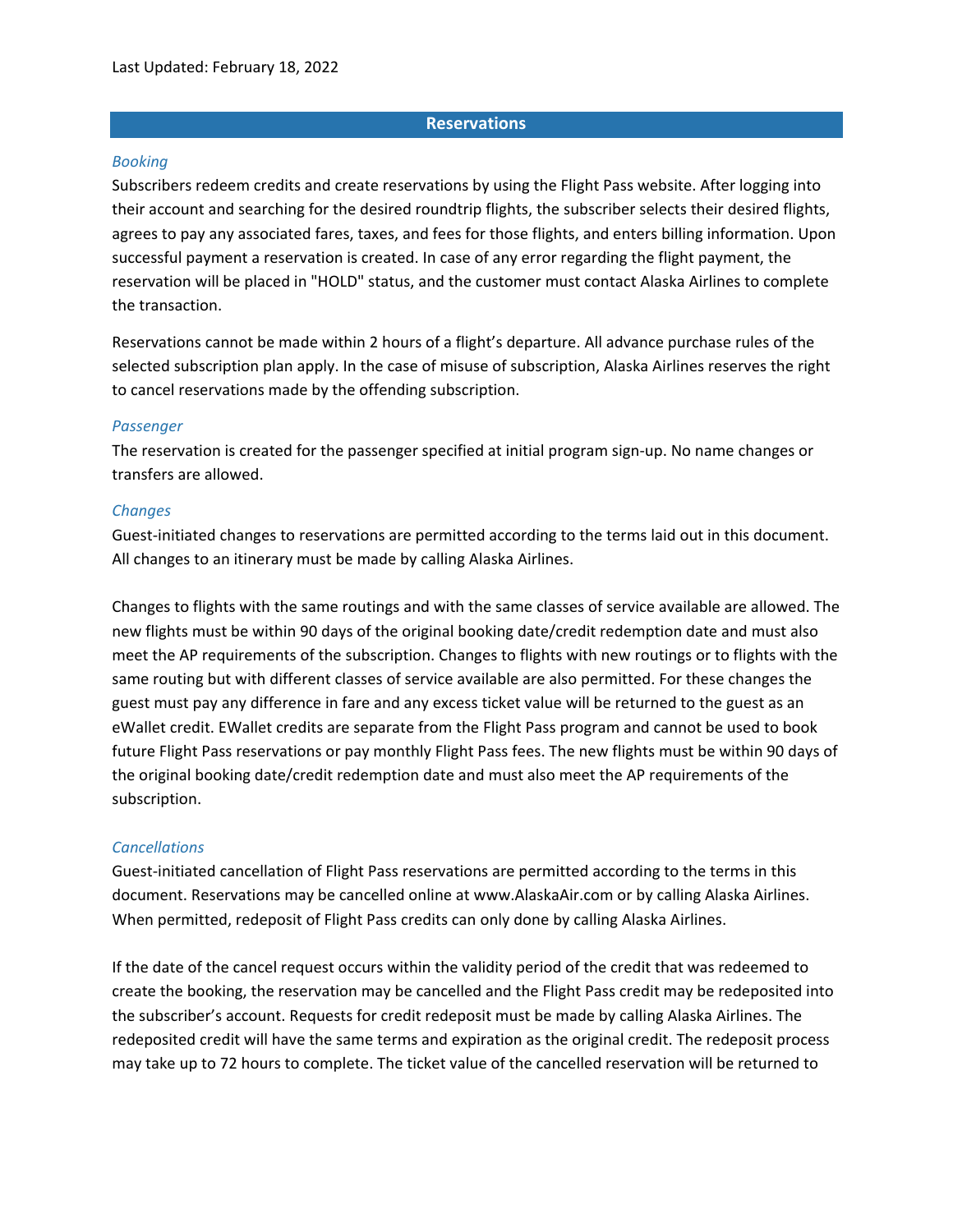the guest as an eWallet credit. EWallet credits are separate from the Flight Pass program and cannot be used to book future Flight Pass reservations or pay monthly Flight Pass fees.

If the date of the cancel request occurs after the expiration date of the credit that was redeemed to create the booking, the reservation may be cancelled but the Flight Pass credit will not be redeposited into the subscriber's account. The ticket value of the cancelled reservation will be returned to the guest as an eWallet credit. EWallet credits are separate from the Flight Pass program and cannot be used to book future Flight Pass reservations or pay monthly Flight Pass fees.

# *Loyalty Miles*

Reservations booked using Flight Pass may only earn miles in the Alaska Airlines Mileage Plan program. No miles may be earned as part of any other airline program, including those of Alaska Airlines' partners.

# **Fare Rules**

Specific fare rules pertaining to your purchased Flight Pass ticket can be found by visiting www.AlaskaAir.com and viewing your trip details.

- Tickets are nonrefundable.
- Fares and availability are subject to change without notice until purchased.
- If you are unable to travel, you must notify us before the flight departs. If you do not, we will cancel your trip and your fare will not be available for future use

|                               | <b>Flight Pass</b>       | <b>Flight Pass Pro</b>   |
|-------------------------------|--------------------------|--------------------------|
| <b>Advance Purchase</b>       | 14 Days                  | 0 Days                   |
| <b>Blackout Dates</b>         | No.                      | No.                      |
| <b>Changes</b>                | Allowed $1$              | Allowed <sup>1</sup>     |
| <b>Fees</b>                   | No change fee            | No change fee            |
| Min/Max Stay                  | No                       | No                       |
| Roundtrip                     | Required <sup>2</sup>    | Required <sup>2</sup>    |
| Open Jaw                      | <b>Not Allowed</b>       | <b>Not Allowed</b>       |
| <b>Refunds</b>                | No.                      | No.                      |
| <b>Standby</b>                | Not Allowed <sup>3</sup> | Not Allowed <sup>3</sup> |
| <b>Stopovers</b>              | Not Allowed              | Not Allowed              |
| <b>Ticketing Restrictions</b> | No                       | No                       |

<sup>1</sup>Changes to a reservation must be made at least 10 minutes prior to departure. Changes are only permitted to flights within 90 days of the original booking date and are subject to the other terms and conditions set forth in this document.

<sup>2</sup>All reservations must be roundtrip tickets. One-way tickets are not permitted.

<sup>3</sup>Standby is not allowed on most tickets. Some exceptions apply. Please see fare rules specific to the purchased ticket for more details.